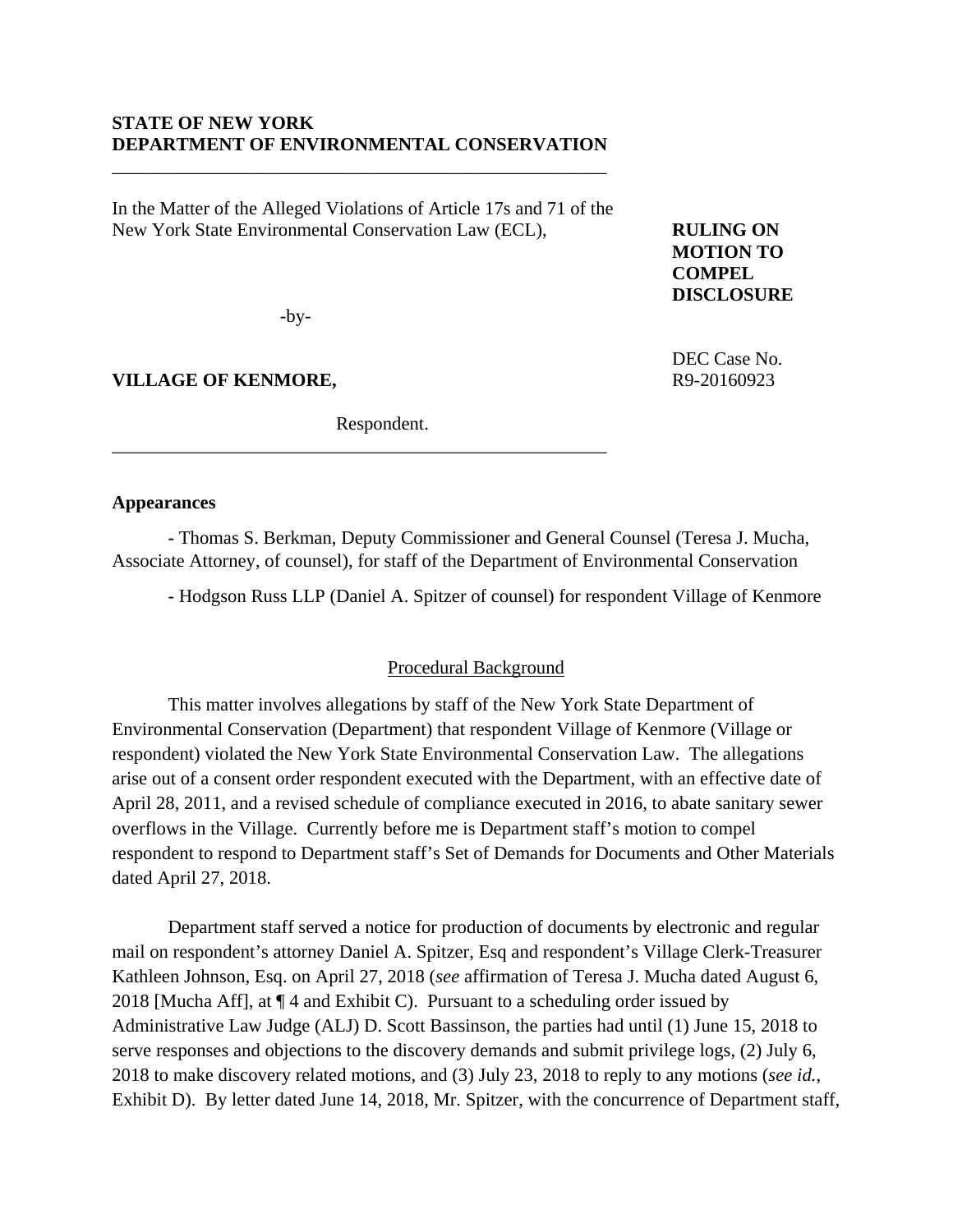requested a 30-day extension of these deadlines to July 16, 2018, August 6, 2018, and August 23, 2018, respectively, "as the parties continue to discuss settlement" (*see* Letter from Daniel Spitzer dated June 14, 2018 [copied to all parties], *id.*, Exhibit F). I granted Mr. Spitzer's request by email dated June 14, 2018 (*see id.*, Exhibit G).

Respondent failed to serve its responses to Department staff's discovery demands by July 16, 2018. Department staff moved to compel disclosure on July 17, 2018 (Mucha Aff, Exhibit I). Following receipt of the Village's response on July 20, 2018, staff withdrew its motion (*see* Letter from Terry Mucha, Esq. to ALJ Lisa Wilkinson, dated July 20, 2018 [copied to all parties], *id.*, Exhibit K). Respondent served its privilege log on Department staff on August 6, 2018 (*see* Email from Daniel Spitzer to Teresa Mucha dated August 6, 2018, *id.*, Exhibit O).

Department staff moves again to compel disclosure, contending that respondent's responses are inadequate, and that respondent has not made documents available for inspection as respondent represented in its discovery responses. Staff's motion papers consist of a notice of motion, a motion in the form of an affirmation of Teresa Mucha dated August 6, 2018, and fifteen exhibits. On August 23, 2018, counsel for respondent submitted an attorney affirmation (affirmation of Daniel Spitzer, Esq., dated August 23, 2018 [Spitzer Aff]), and memorandum of law in opposition to Department staff's motion to compel. A complete list of the parties' submissions is attached to this ruling.

For the reasons that follow, I grant Department staff's motion to compel.

### Discussion

The scope of discovery in administrative enforcement proceedings is as broad as that provided under article 31 of the CPLR (6 NYCRR 622.7[a]; *Matter of U.S. Energy Develop. Corp*., Ruling of the Chief ALJ on Motion for Leave to Conduct Depositions, May 9, 2014, at 4; *Matter of U.S. Energy Develop. Corp*., Ruling of the Chief ALJ on Renewed Motion to Compel Disclosure, December 23, 2015, at 2-3). "All matter material and necessary" to prosecute or defend an administrative enforcement proceeding must be disclosed unless it is protected from disclosure (*see* CPLR 3101[a]). The New York Court of Appeals has held that "the words 'material and necessary' are . . . to be interpreted liberally to require disclosure . . . of any facts bearing on the controversy which will assist preparation for trial by sharpening the issues and reducing delay and prolixity. The test is one of usefulness and reason" (*Allen v Crowell-Collier Publishing Co*., 21 NY2d 403, 406-407 [1968]). The issues identified in the pleadings determine the scope of discovery (*Kem v City of Rochester*, 261 AD2d 904, 905 [4<sup>th</sup> Dept 1999]).

The complaint alleges that respondent failed to comply with an order on consent executed on April 28, 2011 (2011 Order) to address sanitary sewer overflows within the Village of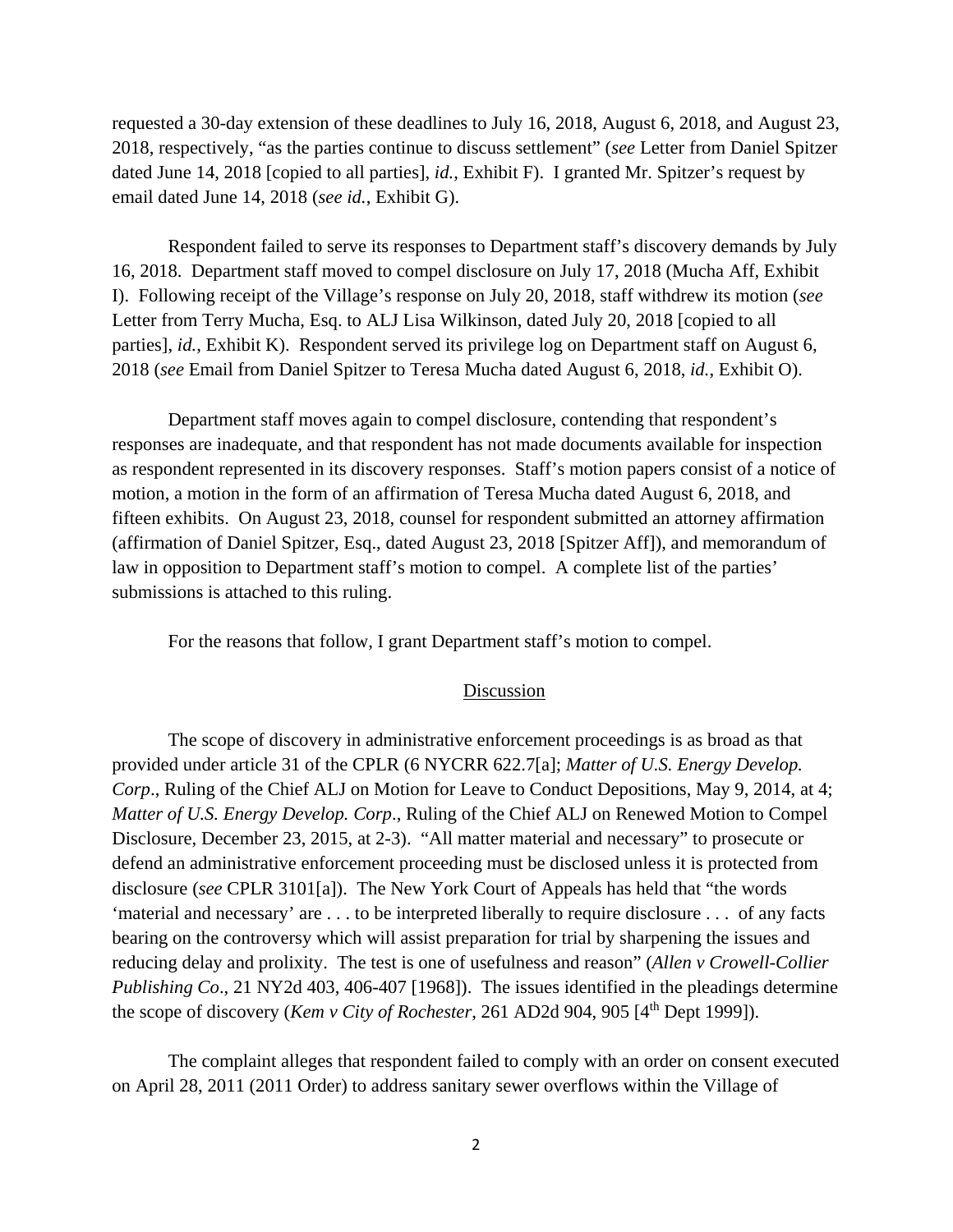Kenmore and failed to comply with the compliance schedule that was part of the 2011 Order, Schedule A, and revised in 2016 (2016 Revised Schedule A). The complaint charges that respondent has failed to complete the projects and make required submittals set forth in the 2016 Revised Schedule A; respondent continues to discharge untreated wastewater to a waterbody as a result of sanitary sewer overflows in violation of ECL 17-0509(2) and 17-0511; dry weather overflows occur from respondent's sanitary sewer overflow outfalls into storm sewers which discharge into Two Mile Creek in violation of ECL 17-0501, 17-0509(2) and 17-0511; and respondents have failed to report discharges of untreated or partially treated sewage as required by the Sewage Pollution Right to Know Act in violation of ECL 17-0826-a. (*See* Mucha Aff, Exhibit A.) I consider Department staff's motion to compel in light of these charges.

#### *Attorney Client Privileged Material*

I first address respondent's claims that certain documents are exempt from disclosure as attorney-client privileged material. The attorney-client privilege is codified in CPLR 4503 and protects confidential communications between an attorney and client as part of an attorney's legal representation. For the privilege to apply, the communication must be made for the purpose of conveying legal advice or services, in the course of a professional relationship, and the "communication must be primarily or predominantly of a legal character" (*see Spectrum Sys. Intl. Corp. v Chemical Bank*, 78 NY2d 371, 377-378 [1991]). Communications that are subject to the attorney-client privilege are excepted from disclosure pursuant to CPLR 3101(b).

The attorney-client privilege does not encompass every communication between an attorney and a client, and cannot be used as a device to shield otherwise discoverable information. For example, an investigative report does not become privileged merely because it was sent to an attorney, nor is a report prepared by an attorney privileged if the scope of services falls outside the giving or receiving of legal advice. A lawyer's communication with a client that includes non-privileged information in its legal analysis and advice may be protected under certain circumstances. "The critical inquiry is whether, viewing the lawyer's communication in its full content and context, it was made in order to render legal advice or services to the client." (*Spectrum Sys. Intl. Corp.*, 78 NY2d at 377-378.) The party asserting a privilege has the burden to establish that the claimed privileges applies (*see e.g. id.* at 377).

Here, respondent prepared a privilege log consisting of a table of two rows and five columns. The columns indicate documents with "various" dates, the author, the recipient, a generic document description, and an indication that the documents are protected by attorneyclient privilege. Respondent describes the documents in general terms as follows: "Email communication forwarding legal advice from counsel regarding the Notice of Violations, draft submittals to the Agency, Complaint, Answer and Affirmative Defenses, Responses to Agency Discovery Requests, Expert Disclosure." The first row includes communications from Mr. Spitzer to Kathleen Johnson, the Town Clerk, and consultants Brook Hamberger and Bruce Shearer. The second row includes documents to Mr. Spitzer from Ms. Johnson, Ms. Hamberger,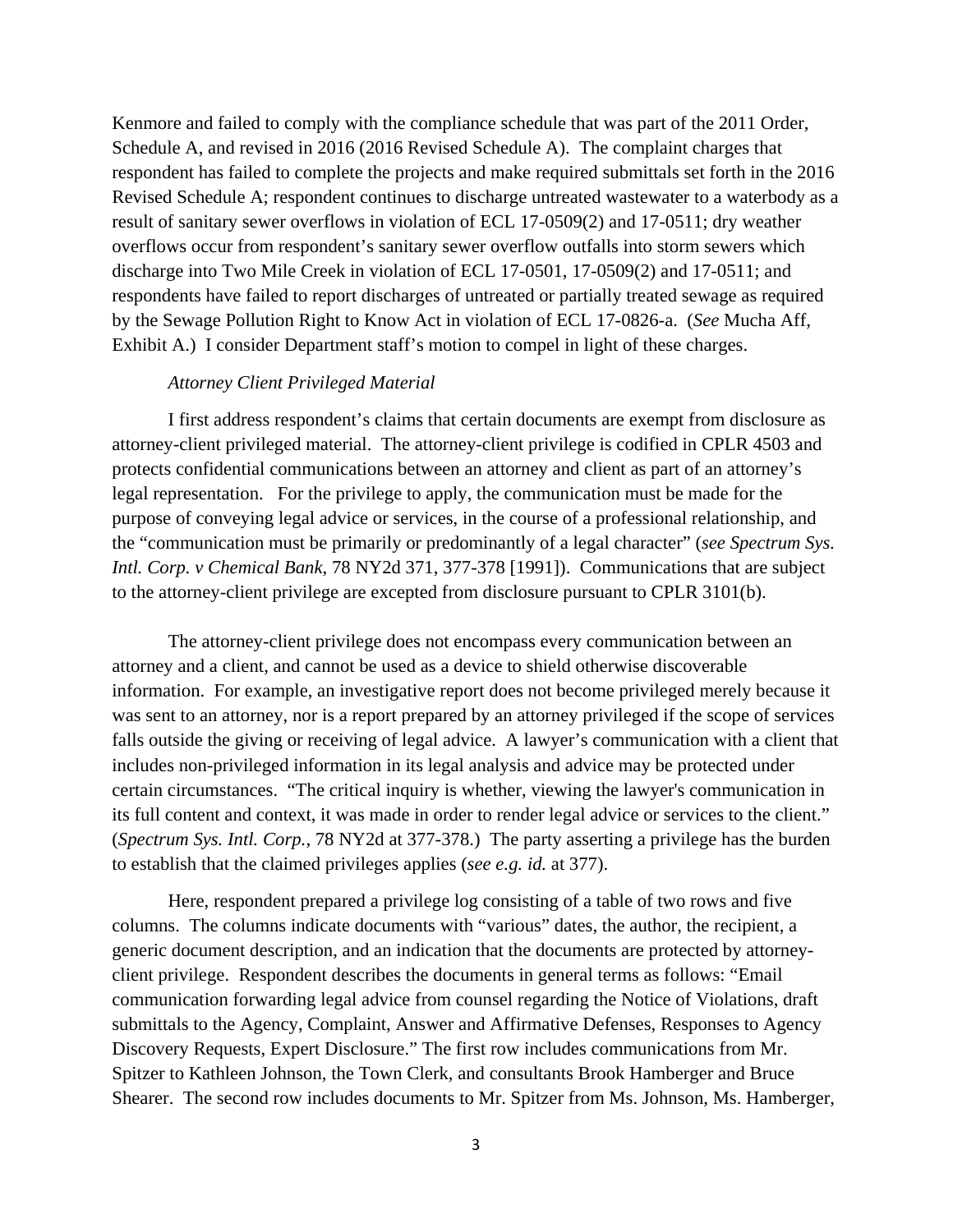and Mr. Shearer. (*See* Mucha Aff, Exhibit O.) The attorney-client privilege is the only privilege respondent asserts in the privilege log.

Department staff contends that respondent's privilege log is inadequate to assess whether the privilege applies, and that respondent did not timely assert the privilege (*see* Mucha Aff at ¶¶ 8, 12, 23). I concur with Department staff that it is not possible to determine from the privilege log itself whether individual documents contain privileged information, if the communication as a whole was made to render legal advice to a client, or whether some information is subject to disclosure. As respondent's counsel notes in his memorandum of law, "whether a particular document is protected [by the attorney-client privilege] is necessarily a fact-specific determination often requiring an in camera review. The party invoking the privilege bears the burden of demonstrating the information sought is 'immunized from disclosure" (Respondent's Memorandum of Law at 5 [citing *Koump v Smith*, 25 NY2d 287, 294 (1969)]). Therefore, it will be necessary for me to examine the documents respondent seeks to withhold to determine whether, and to what extent, the attorney-client privilege applies.

I direct respondent to submit hardcopies of the documents referenced in its privilege log to me within 10 calendar days from the date of this ruling for an in camera review.

## *Documents Available for Inspection*

Respondent stated in its response that it would make documents available for inspection in response to Department staff's document demand numbers 1, 2, 4, 5, 9, 10, 13, 14, and 17 (*see* Mucha Aff, Exhibit J [aforementioned responses]). The parties, however, were unable to arrange a date for inspection, and disagree whether respondent provided Department staff with a reasonable opportunity to inspect documents prior to the deadline for staff to make a discovery related motion. The record shows Department staff made several attempts to schedule an inspection of the documents from July 20 to July 31, and that Ms. Johnson asked staff to identify what documents Department staff wanted so she could retrieve them. Department staff responded that it wanted to inspect the documents responsive to its discovery request, which respondent stated it would make available. Ms. Johnson was out of the office the week of July 30, 2018. Due to the discovery schedule and lack of document disclosure, staff contends it was compelled to file discovery related motion by the deadline under the scheduling order. (*See* Mucha Aff at  $\P$ [15-19.) Respondent disputes the Department's claim of lack of cooperation, arguing that counsel invited Department staff to arrange a time to review records at the Village, and that Department staff made no appointment to inspect records or meet and confer about any discovery issues (Spitzer Aff at ¶¶ 4-10).

Respondent had an obligation to produce responsive documents by the July 16, 2018 deadline and failed to do so. Staff's document requests seek relevant information with respect to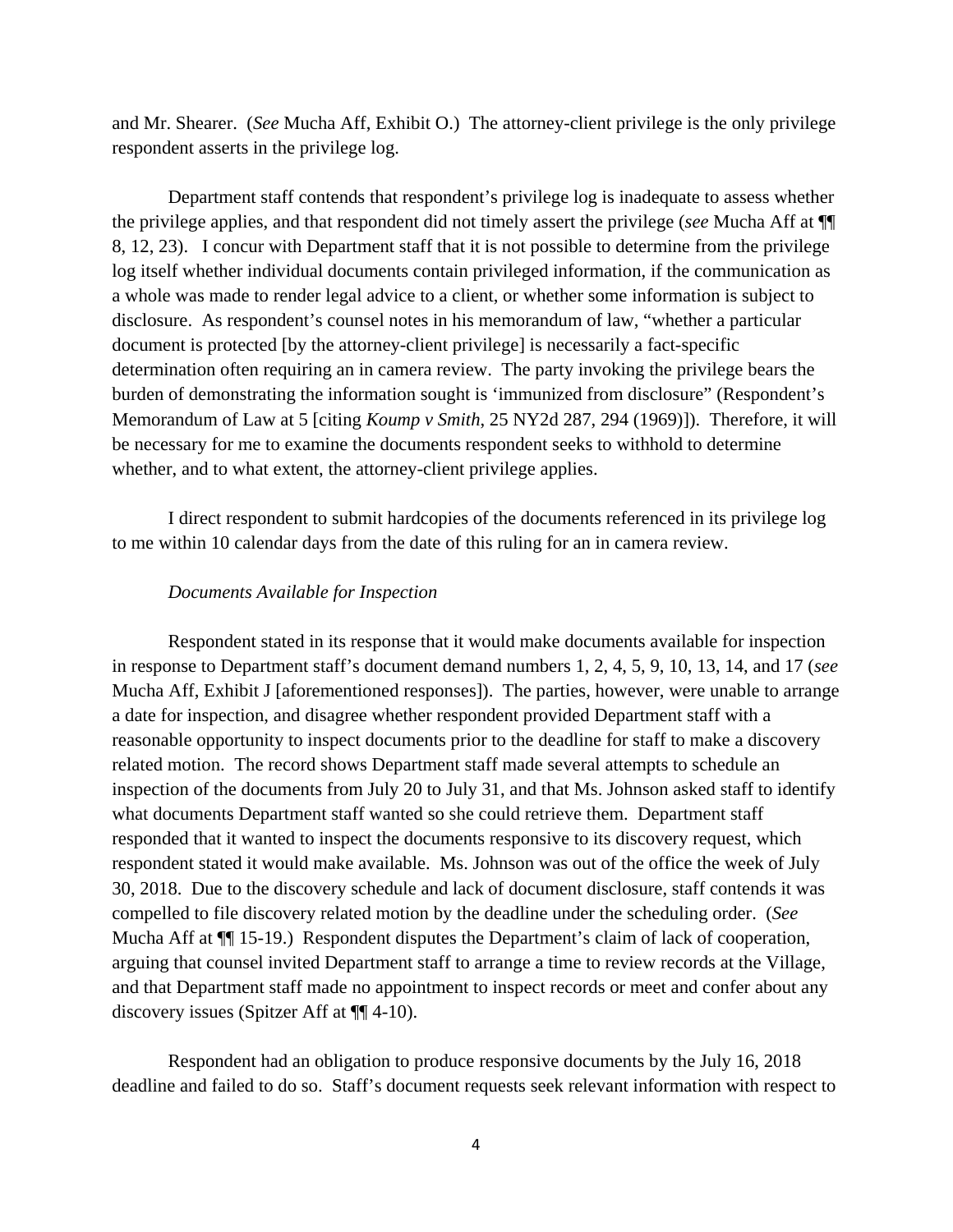the charges in the complaint, including respondent's affirmative defenses, the maintenance, operation and repair of respondent's sanitary sewer system, and respondent's compliance with State disclosure laws and meet the standards for disclosure pursuant to CPLR 3101(a) and New York judicial precedent. Therefore, I am directing respondent to provide Department staff all documents responsive to Department staff's document demand numbers 1, 2, 4, 5, 9, 10, 13, 14, and 17 within 10 calendar days from the date of this ruling. Respondent may make the documents available for inspection, copy the documents to a CD ROM or other electronic storage device acceptable to Department staff, or provide the documents in hardcopy form. If the parties mutually agree to another date for respondent to provide responsive documents, they can so advise me. Barring a mutual agreement, the 10-day deadline applies. If respondent asserts a claim of attorney-client privilege with respect to any of the responsive documents, respondent shall submit the document(s) to me for an in camera review within 10 calendar days of the date of this ruling as discussed above.

#### *Document Demands Objected to by Respondent*

Respondent objected to Department staff's document demand numbers 6, 7, and 8 as vague, ambiguous, overbroad and unduly burdensome, requiring the disclosure of confidential information, the creation of documents for production, but stated that responsive documents were available on-line (*see* Mucha Aff, Exhibit J, at 7-9). Department staff asserted that it could not locate documents on-line responsive to these document demands (*see* Mucha Aff at ¶ 35). Collectively, these document demands seek information regarding the Village's efforts to address the compliance issues associated with its sanitary sewer system. The demands meet the standard for disclosure pursuant to CPLR 3101(a) and New York judicial precedent. Directing Department staff to locate responsive documents on-line is not an adequate response. Respondent is obligated to identify and produce responsive documents for Department staff. I am, therefore, directing respondent to provide all documents responsive to Department staff for document demand numbers 6, 7, and 8 within 10 calendar days from the date of this ruling.

Respondent stated that it will not make documents responsive to document demand numbers 11, 12, 13 15, and 20 available for inspection. Document demand numbers 11 and 12 seek information related to the financing of sanitary sewer system repairs, evaluations, studies, and infrastructure improvements, matters relevant to the first, second and third causes of action. Documents responsive to these demands are pertinent to the allegations in the complaint and meet the standard for disclosure pursuant to CPLR 3101(a) and New York judicial precedent. Document demand number 13 seeks information related to the DEC/Capital improvements surcharge assessed to residents of the Village, how the figure was calculated and how the funds have been or will be used by respondent, information pertinent respondent's efforts to address the compliance issues with its sanitary sewer system. (*See* Mucha Aff, Exhibit J, at 10-12.) Document demand number 15 seeks information concerning respondent's compliance with the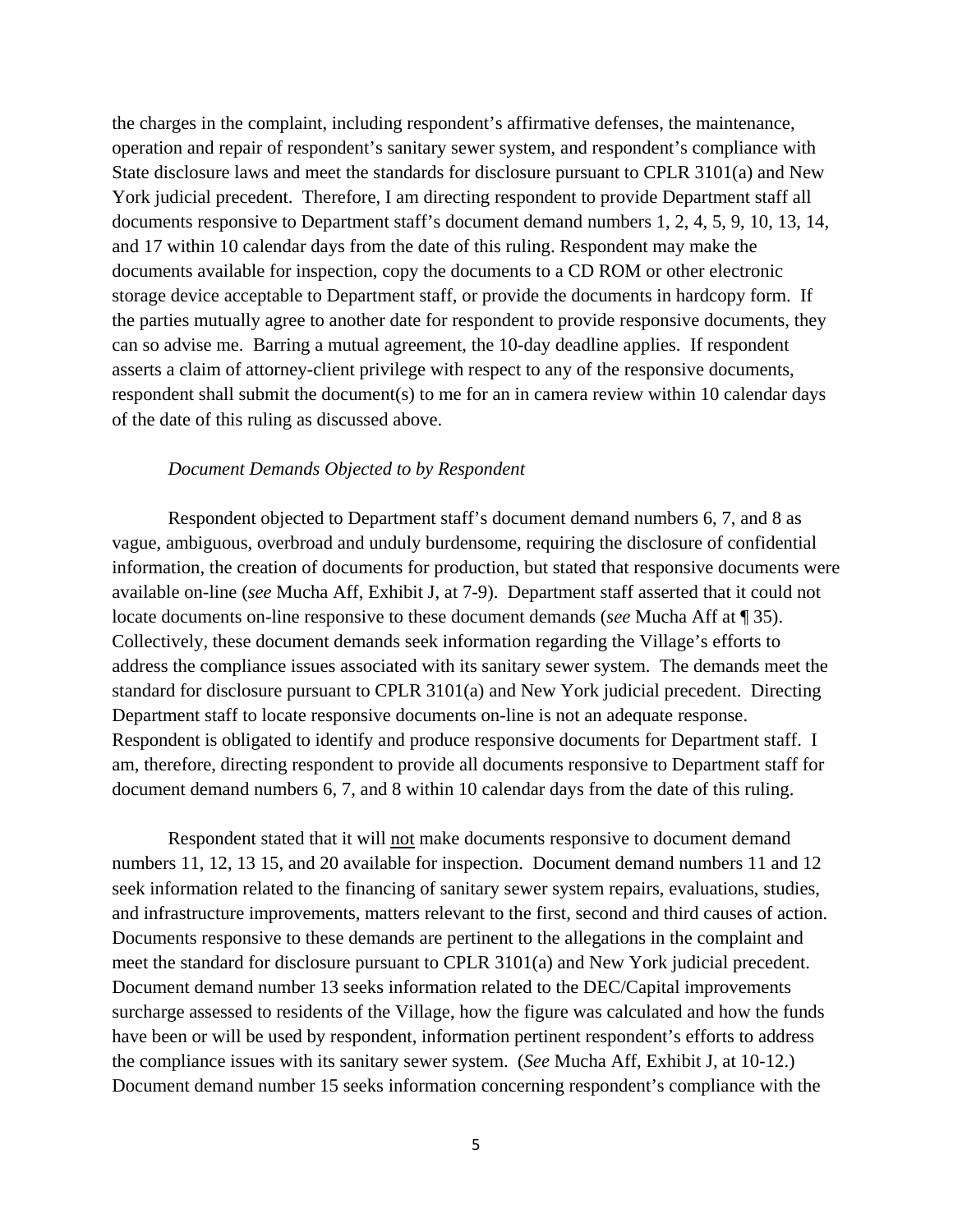Sewage Pollution Right to Know Act, the subject of the fourth cause of action (*see* Mucha Aff at ¶ 37). Document demand number 20 seeks documents concerning respondent's review and approval of all versions of plans required to be submitted pursuant to the 2011 Consent Order and 2016 Revised Schedule A, information relevant to the first, second and third causes of action (*see* Mucha Aff, Exhibit J, at 16).

Respondent asserts, without substantiation, that document demand numbers 11, 12, 13, 15, and 20 call for the "disclosure of confidential and/or proprietary documents and/or information," and would require the Village to "create documents for production" (*see* Mucha Aff, Exhibit J, at 10-13, 16-17). This response is not adequate. Document demand numbers 11, 13, 15, and 20 seek information pertinent to the Village's efforts to address the financing of projects associated with its sanitary sewer system, compliance with the public outreach requirements, and respondent's review and approval of plans and submissions required under the 2011 Order and 2016 Revised Schedule A. The documents demanded meet the standard for disclosure pursuant to CPLR 3101(a) and New York judicial precedent. To the extent that documents are covered by the attorney-client privilege, I have already established a protocol for in camera review. Whether the Department already possesses some of these documents, as respondent asserts, does not preclude Department staff from asking respondent what documents are in its possession and getting a response. Moreover, respondent can make the documents available for inspection, in the first instance. Respondent is, therefore, directed to provide Department staff with documents responsive to document demand numbers 11, 12, 13, 15 and 20 in accordance with this ruling.

With respect to document demand number 12, respondent claims not to know what Department staff is seeking. As I read this document demand, Department staff is seeking documents related to respondent's efforts to obtain alternative means of financing for its sanitary sewer system, in addition to municipal bonds and grants issued by the Department pursuant to the Water Quality Improvement Project Program and the Wastewater Infrastructure Engineering Planning Grant. If respondent has not sought or obtained any such funding, respondent can simply state that the Village has not sought or received additional funding. Otherwise, respondent shall provide responsive documents to Department staff in accordance with the protocols set forth in this ruling.

Respondent also objects to document demand numbers 18 and 19, reiterating that the Department already has this information, that it requires disclosure of confidential and/or proprietary documents and information, and that it requires the Village to create documents for production and asks for legal opinions. Respondent also "directs the NYSDEC to the Fourth amendment of the Constitution" in objection to document demand number 19 (*see* Mucha Aff, Exhibit J, at ¶ 16). Document demand number 18 asks for all documents and communications of respondent's code enforcement officers concerning property inspections that involve items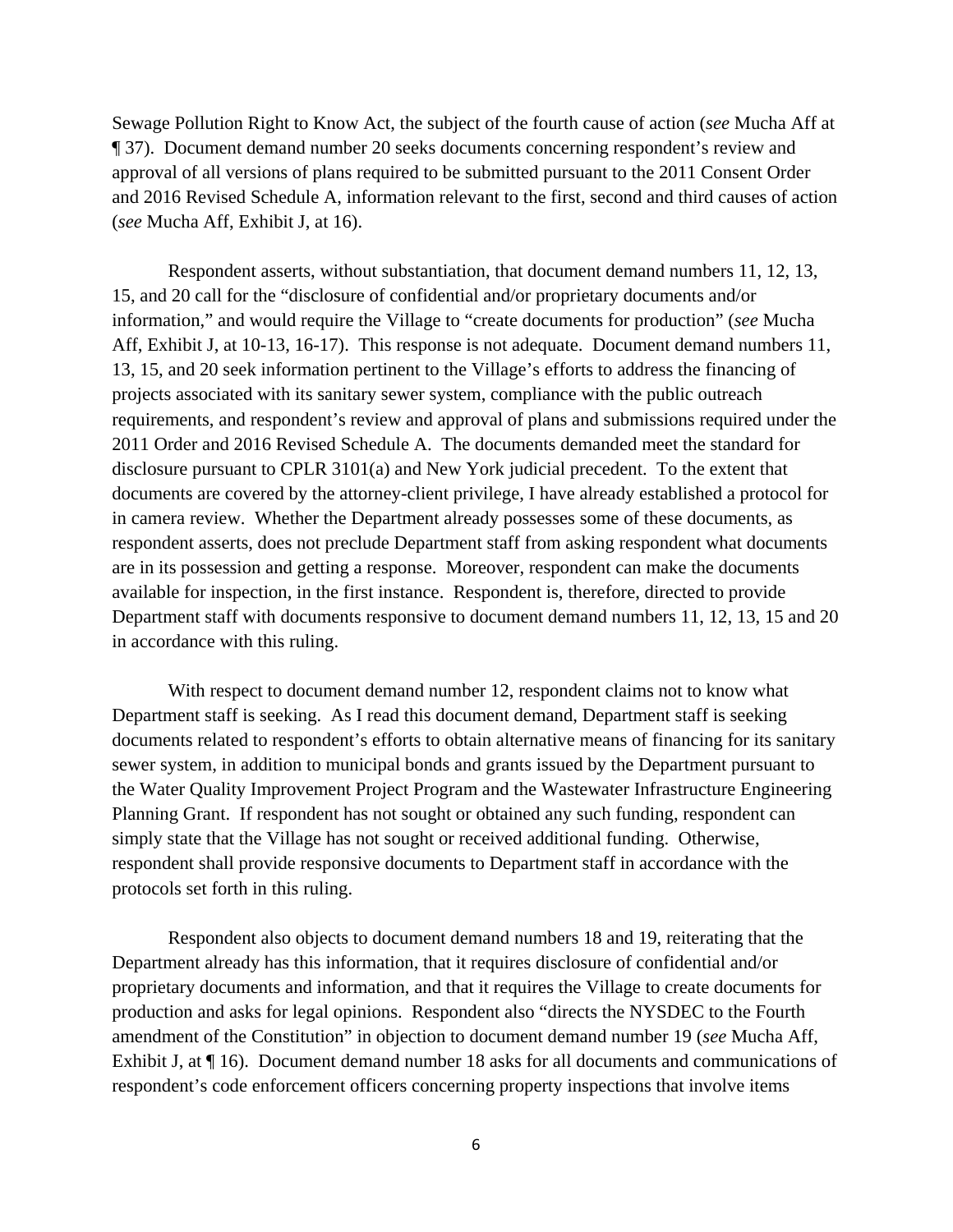related to sanitary sewers. Document demand number 19 requests documents and communications of respondent concerning respondent's enforcement of its sewer use law regarding the authority of Village employees to enter and inspect properties. These document demands are pertinent to causes of action one, two, and three, in terms of assessing respondent's efforts to address sanitary sewer overflows and meet the standard for disclosure pursuant to CPLR 3101(a) and New York judicial precedent. Respondent has not asserted a privilege other than the attorney-client privilege, which I have already addressed in this ruling, and respondent's Fourth Amendment claim is unsubstantiated. Therefore, respondent is directed to provide Department staff with documents responsive to document demand numbers 18 and 19 pursuant to the protocols set forth in this ruling.

#### *Other Document Demands*

It is not clear from Department staff's motion papers whether staff is seeking specific relief with respect to document demands numbers 16, and 21-24. Department staff is directed to notify respondent within 10 calendar days of the date of this ruling whether staff is still seeking documents responsive to these requests. Respondent shall make documents available to Department staff in accordance with the protocols set forth in this Ruling within 10 calendar days after receiving notification from staff.

Department staff does not appear to seek relief with respect to document demand number 3, and I concur with respondent that document demand number 3 is in the nature of an interrogatory for which permission must be sought upon a finding that discovery is likely to expedite the proceeding (6 NYCRR 622.7[c]).

I note that the Department's regulations require parties to make good faith efforts to resolve discovery disputes before resorting to motion practice (6 NYCRR 622.7[c][1]). Department staff has demonstrated its good faith attempt to communicate with respondent regarding document inspection and its discovery demands before staff submitted the current motion (*see* Mucha Aff at ¶¶ 15-22 and Exhibits L and M). Moreover, Department staff had to file its motion by August 6 in order to comply with the scheduling order, at which point respondent had not timely responded to all of staff's discovery demands. Going forward, I encourage the parties to schedule a conference call with me to discuss any discovery disputes that they have been unable to resolve in good faith before resorting to motion practice.

### *Summary of Ruling*

To summarize, I direct respondent to provide Department staff with all documents that are responsive to Department staff's document demand numbers 1, 2, 4, 5, 6, 7, 8, 9, 10, 11, 12, 13, 14, 15, 17, 18, 19 and 20 within 10 calendar days after the date of this ruling. Respondent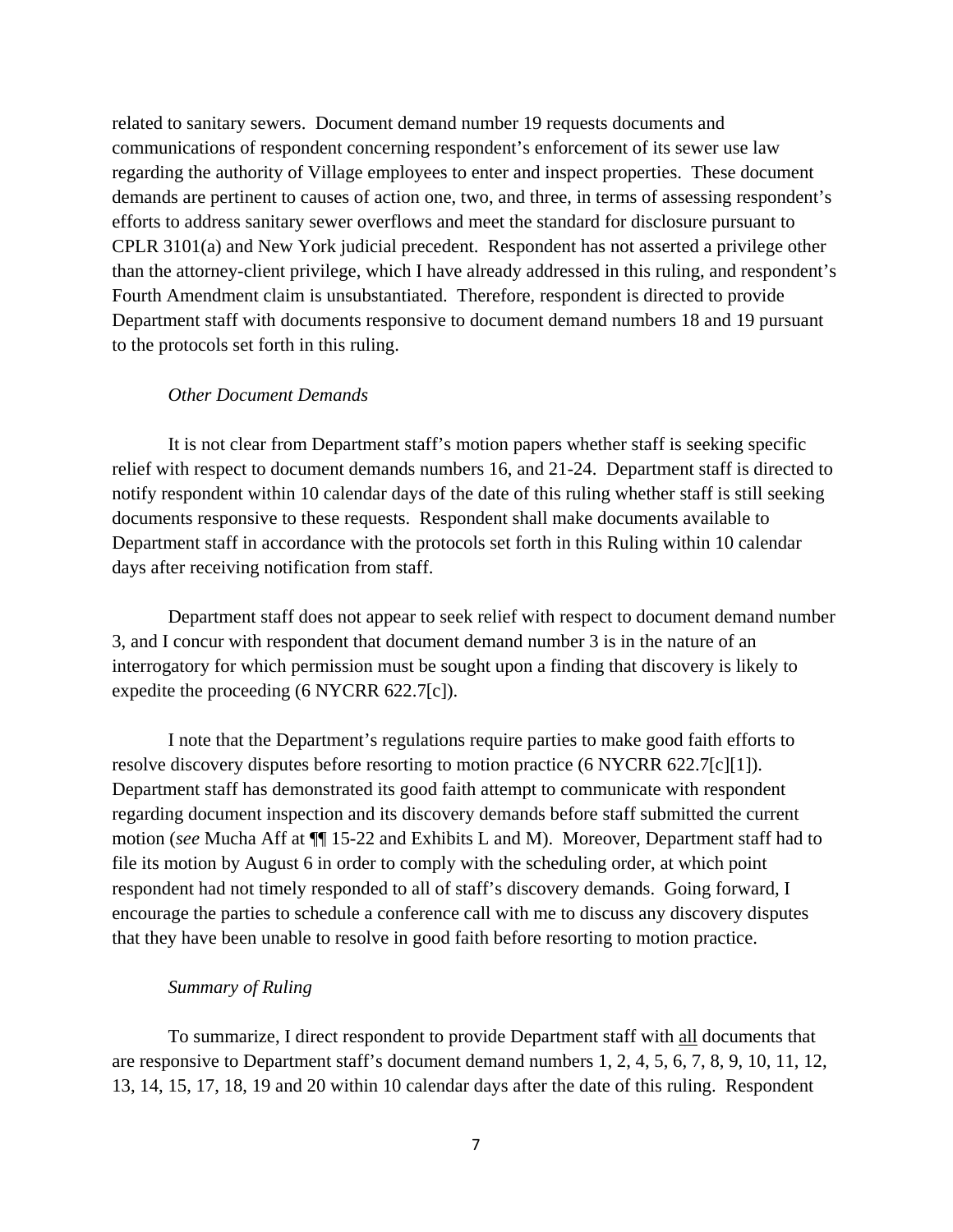may make the documents available for inspection, provide them on a CD ROM or other electronic storage device acceptable to Department staff, or provide the documents to Department staff in hardcopy form. If the parties mutually agree to another date for respondent to provide documents that is more than 10 calendar days after the date of this ruling, they can so advise me. Absent a mutual agreement between the parties, respondent must provide documents to Department staff within 10 calendar days of the date of this ruling. Finally, respondent shall submit any document(s) that respondent claims are protected from disclosure by the attorneyclient privilege to me for an in camera review within 10 calendar days from the date of this ruling.

# Ruling

Based on the foregoing, I grant Department staff's motion as follows:

- I. Respondent Village of Kenmore is directed to provide documents responsive to document demand numbers 1, 2, 4, 5, 6, 7, 8, 9, 10, 11, 12, 13, 14, 15, 17, 18, 19 and 20 to Department staff for inspection within 10 calendar days of the date of this ruling or such other mutually agreeable timeframe on notice to the ALJ.
- II. Respondent Village of Kenmore may make the documents available to Department staff for inspection, provide them on a CD ROM or other electronic storage device acceptable to Department staff, or provide the documents in hardcopy form. If the parties mutually agree to another date for respondent to provide documents, they can so advise me. Barring a mutual agreement, respondent must provide documents to Department staff within 10 calendar days of the date of this ruling. Should any responsive documents be covered by attorney-client privilege, respondent shall submit the document(s) to me for an in camera review within 10 calendar days from the date of this ruling.
- III. Within 10 calendar days from the date of this ruling, Department staff will advise respondent Village of Kenmore whether it still seeks documents responsive to document demand numbers 16, 21-24. Respondent Village of Kenmore is directed to make documents responsive to document demand numbers 16, 21-24 available to Department staff within 10 calendar days of being notified by Department staff that staff is still seeking responsive documents.
- IV. Respondent Village of Kenmore shall submit all documents described in its privilege log in hardcopy form to the undersigned for an in camera review within 10 calendar days from the date of this ruling.
- V. Pursuant to 6 NYCRR 622.7(c)(3), if respondent Village of Kenmore fails to respond to Department staff's document requests in accordance with this ruling,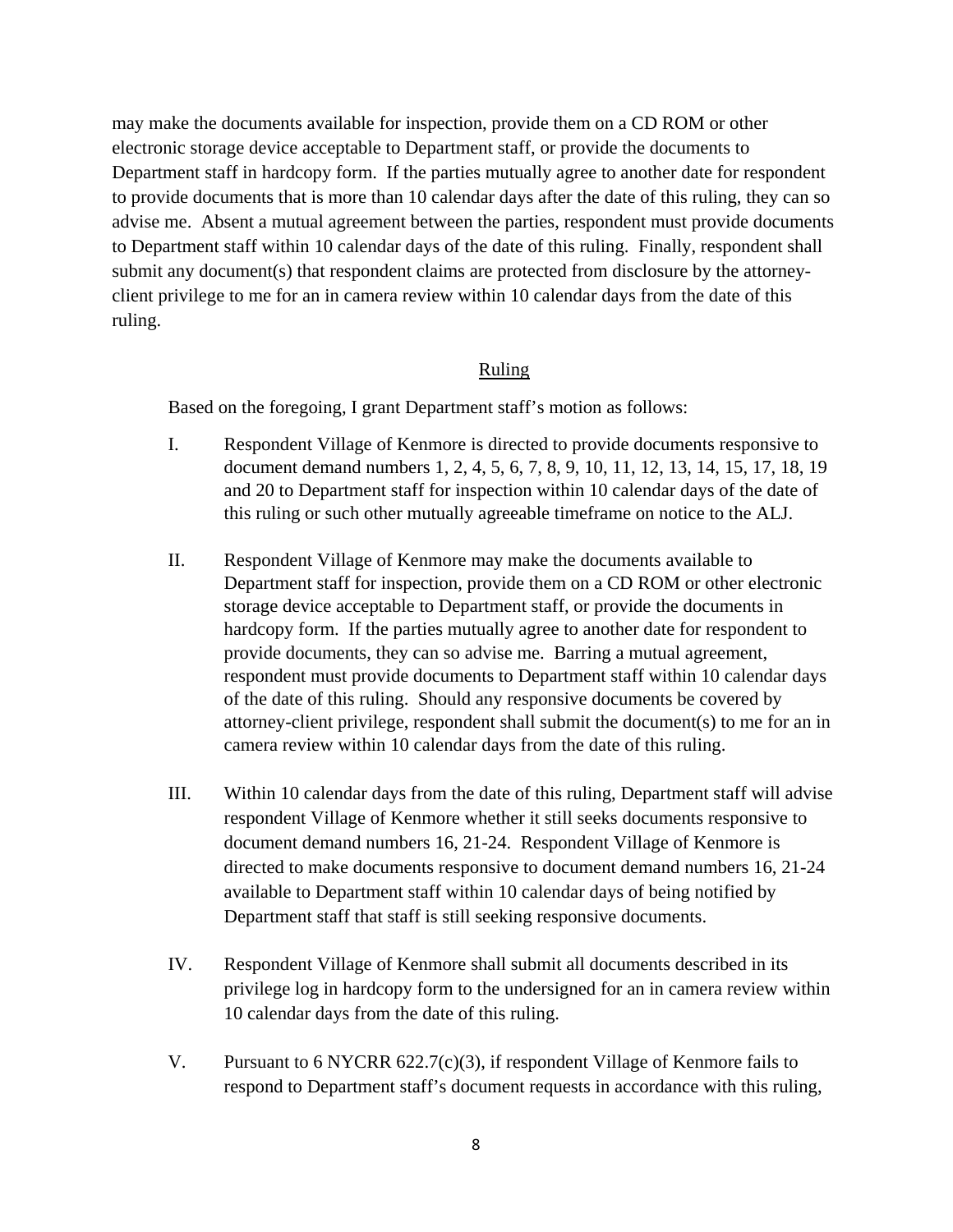respondent shall be precluded from introducing the requested documents into evidence in this proceeding, and the ALJ or the Commissioner may draw the inference that the material demanded is deemed unfavorable to respondent's position.

/s/

 Lisa A. Wilkinson Administrative Law Judge

Dated: September 5, 2018 Albany, New York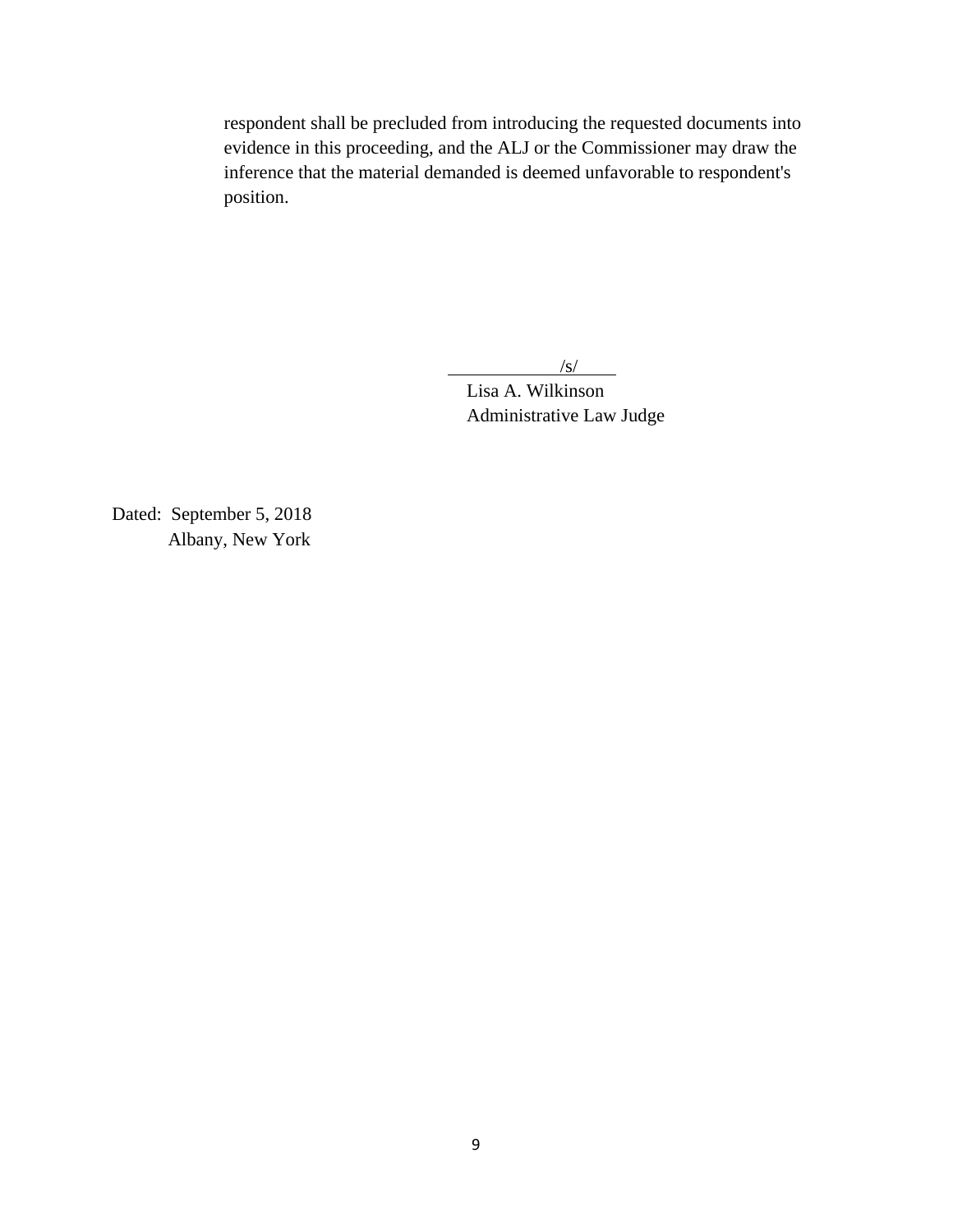# **PARTIES' SUBMISSIONS**

# Department Staff

Notice of Motion and Affirmation of Teresa J. Mucha, Esq. in Support of New York State Department of Environmental Conservation's Motion to Compel Disclosure dated August 6, 2018 with:

- Exhibit A- Cover Letter from Teresa J. Mucha, Esq. to Mayor Patrick Mang dated December 8, 2016 and Notice of Hearing and Complaint dated December 8, 2016 with attached exhibit A (compliance schedule) and Table 1 Village of Kenmore SSO Outfalls
- Exhibit B- Village of Kenmore Answer dated January 13, 2017
- Exhibit C Cover Letter from Teresa J. Mucha, Esq. to Daniel Spitzer and Kathleen Johnson dated April 27, 2018 with attached New York State Department of Environmental Conservation's set of demands for disclosure and other materials dated April 27, 2018
- Exhibit D Letter from Teresa J. Mucha, Esq. to ALJ D. Scott Bassinson dated February 22, 2018 re: Scheduling Order
- Exhibit E Letter from Chief ALJ James T. McClymonds to Daniel Spitzer, Esq. and Teresa Mucha, Esq. dated February 26, 2018 re: assignment of matter to ALJ Lisa Wilkinson
- Exhibit F Letter from Daniel Spitzer, Esq. to ALJ Wilkinson dated June 14, 2018 re: Scheduling Order
- Exhibit G Email ALJ Wilkinson to Teresa Mucha, Esq. and Daniel Spitzer, Esq. dated June 14, 2018 re: Scheduling Order
- Exhibit H Letter from Teresa J. Mucha, Esq. to Daniel Spitzer, Esq. dated July 16, 2018 with attached NYSDEC's response to First Set of Demands for Documents and Other Materials and privilege log
- Exhibit I Notice of Motion and Motion (Affirmation of Teresa J. Mucha, Esq.) to Compel Disclosure dated July 17, 2018
- Exhibit J Respondent's Responses to the New York State Department of Environmental Conservation's Set of Demands for Documents dated July 17, 2018
- Exhibit K Letter from Teresa Mucha, Esq. to ALJ Wilkinson dated July 20, 2018 re: Withdrawal of Motion to Compel
- Exhibit L Email from Daniel Spitzer, Esq. to Teresa Mucha, Esq. dated July 20, 2018 re: Respondent's responses; Email from Teresa Mucha to Daniel Spitzer dated July 20 re: document inspection; Email from Teresa Mucha, Esq. to Kathleen Johnson dated July 20, 2018 re: document inspection; Email from Kathleen Johnson to Teresa Mucha, Esq. dated July 24, 2018 re: document inspection; Emails from Teresa Mucha, Esq. to Kathleen Johnson dated July 24, 2018 re: document inspection; Email from Kathleen Johnson to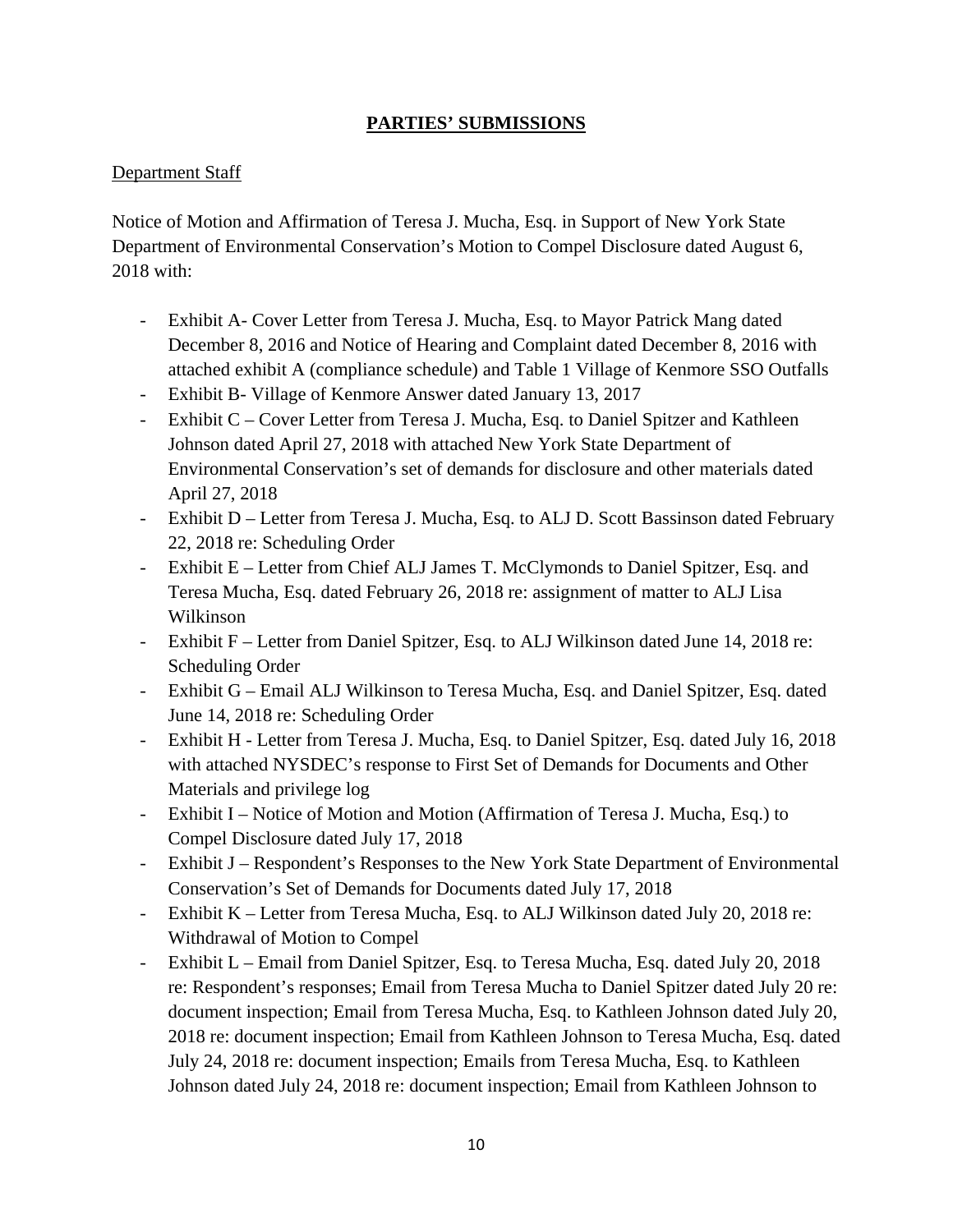Teresa Mucha, Esq. dated July 26, 2018 re: document inspection; Email from Teresa Mucha, Esq. to Kathleen Johnson dated July 26, 2018 re: document inspection

- Exhibit M Email from Teresa Mucha, Esq. to Daniel Spitzer and Kathleen Johnson dated July 31, 2018 re:v expert disclosures and document inspection
- Exhibit N Emails from Daniel Spitzer, Esq. to Teresa Mucha, Esq. dated August 3, 2018 re: document disclosures
- Exhibit O Email from Daniel Spitzer, Esq. to Teresa Mucha, Esq. dated August 6, 2018 re: Village of Kenmore privilege log and document inspection

# Respondent

- Affirmation of Daniel J. Spitzer, Esq. dated August 23, 2018
- Respondent's Memorandum of Law in Opposition to the Department of Environmental Conservation's Motion to Compel dated August 23, 2018